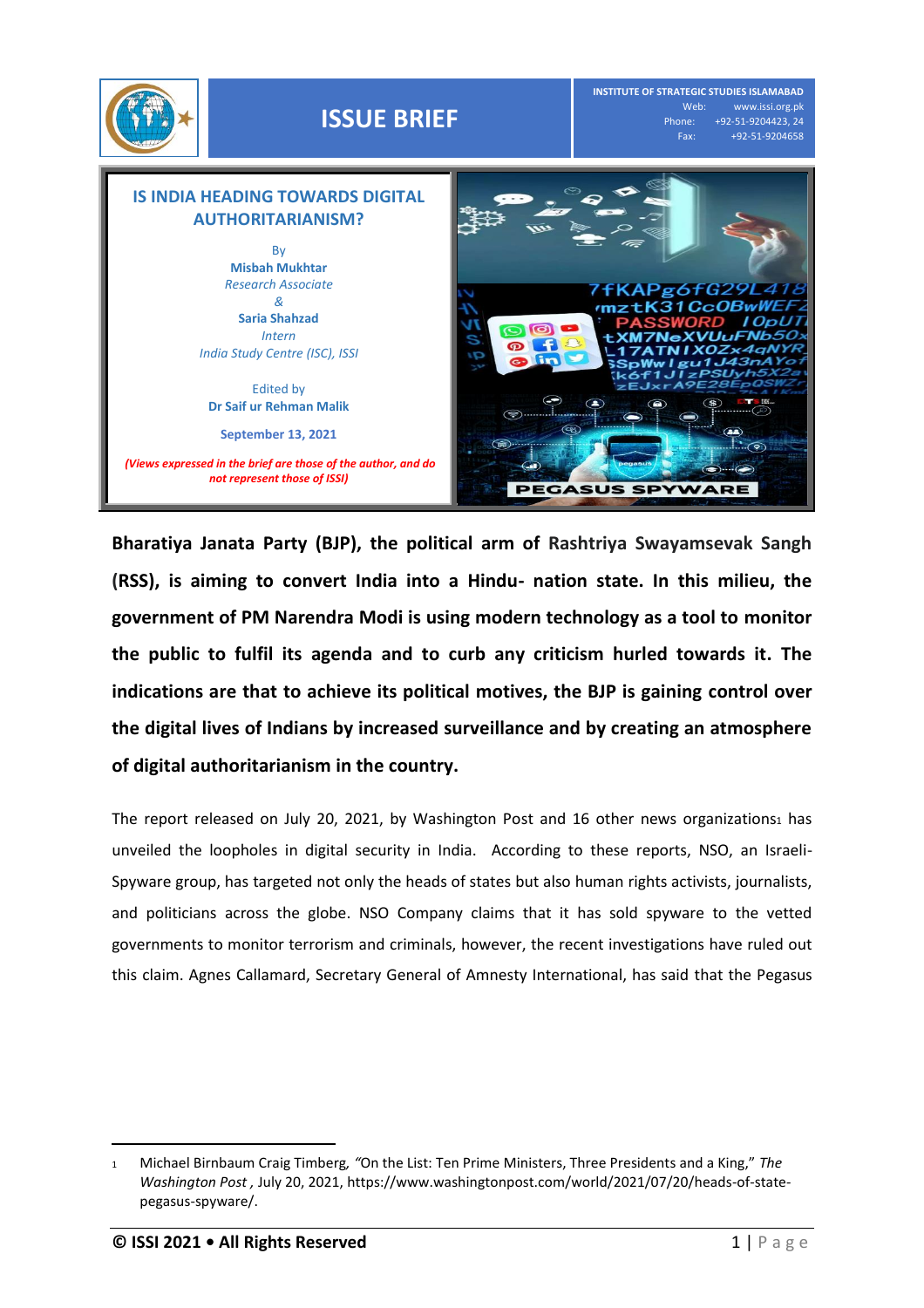Project lays bare how NSO's spyware is a weapon of choice for repressive governments seeking to silence journalists and to attack activists by crushing dissent and placing countless lives in peril.<sup>2</sup>

In this regard, the forensic testing of thirty-seven phones indicate that they were under the target of Pegasus spyware. Out of these thirty-seven phones, ten belonged to Indians which include opposition leaders, members of constitutional authority and members of numerous security organizations.<sup>3</sup> Rahul Gandhi, India's leading opposition leader and Ashok Lavasa, former Election Commissioner of India are to name a few prominent personalities under surveillance. In addition to this, there were also forty journalists whose phones were spied. It was later revealed that these journalists were often critical of the governmental policies.

This controversial event has brought opposition parties closer. The united opposition has asked the government to hold parliamentary debates on Pegasus but in vain. According to the opposition, this was an abrogation of democratic principles of India. Moreover, it sparked high concerns on digital rights of netizens in India. Rahul Gandhi criticised Modi in a Tweet saying, "we know what he's been reading – everything on your phone!"



We know what he's been reading- everything on your phone!

## #Pegasus

Rahul Gandhi <sup>O</sup> @RahulGandhi · Jul 16 I'm wondering what you guys are reading these days.

8:01 AM · Jul 19, 2021 · Twitter Web App

12.2K Retweets 689 Quote Tweets 46.1K Likes

**Source:** Twitter, July 19, 2021. <sup>4</sup>

 $\overline{a}$ 

<sup>2</sup> *"*Massive data leak reveals Israeli NSO spyware used to TARGET activists, journalists, and political leaders," *Amnesty International.* August, 17, 2021, [https://www.amnesty.org/en/latest/press-release/2021/07/the](https://www.amnesty.org/en/latest/press-release/2021/07/the-pegasus-project/)[pegasus-project/](https://www.amnesty.org/en/latest/press-release/2021/07/the-pegasus-project/)*.*

<sup>3</sup> "Pegasus Project: How Phones of Journalists, Ministers, Activists May Have Been Used to Spy on Them," *The Wire August 12, 2021,* [https://thewire.in/government/project-pegasus-journalists-ministers-activists](https://thewire.in/government/project-pegasus-journalists-ministers-activists-phones-spying)[phones-spying.](https://thewire.in/government/project-pegasus-journalists-ministers-activists-phones-spying)

<sup>4</sup> Rahul Gandhi, Twitter Post, July 19, 2021, 8:01 am, https://twitter.com/RahulGandhi/status/1416956352379949059.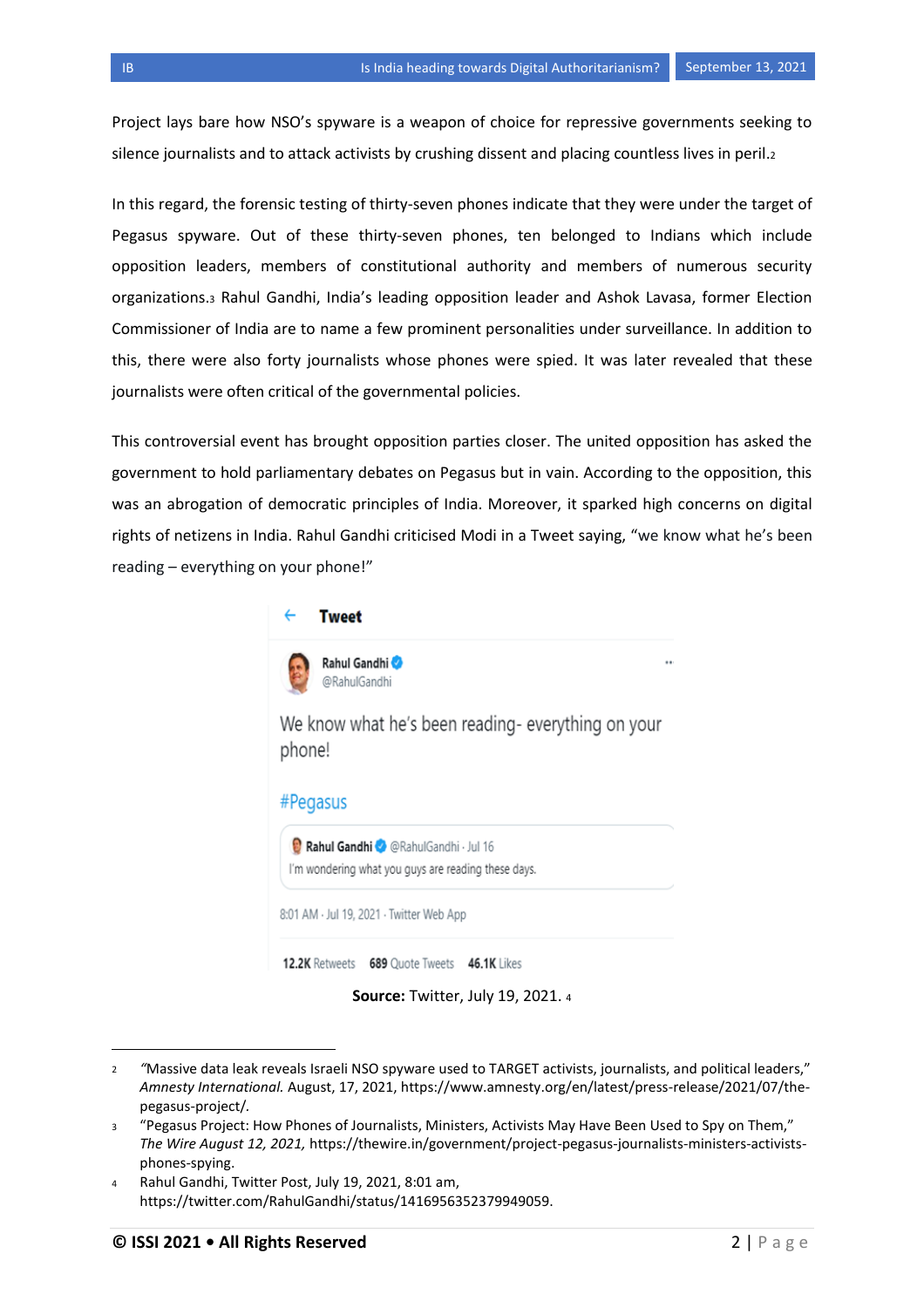The opposition party, Congress, accused the ruling party of being anti-national in an other tweet.



**Source:** Twitter, August 5, 2021<sup>5</sup>

This is not the first time that the Modi government is accused of snooping on people. In 2019, the government of India illegally used NSO spyware to spy on 24 Indians and hacked the accounts of 121 people through WhatsApp messaging application.<sup>6</sup> Also, on March 11, 2020, the Indian government announced the use of facial recognition technology that is another tool of surveillance.7 The actual use began in March 2021 in which the technology was installed in schools for the safety of students. The world's biggest democracies and technologically advanced countries are reducing the use of facial recognition technology because of its negative implications on human rights. This technology not only imposes restrictions on human freedom and privacy but also eases the opportunities for fraud and other crimes.<sup>8</sup> However, the government of India has come up with the justification to monitor public movement during the COVID pandemic to legitimize its excessive use of technology for illegal purposes.

l

<sup>5</sup> Congress, Twitter Handle, August 5, 2021, 12:45 pm, <https://twitter.com/INCIndia/status/1423188271887159296>

<sup>6</sup> Mishi Choudhary, "Pegasus Scandal Points to the Making of a Surveillance State in India. Our Freedoms Are at Stake," *The Indian Express*, August 10, 2021, [https://indianexpress.com/article/opinion/columns/pegasus-spyware-surveillance-state-indian-govt](https://indianexpress.com/article/opinion/columns/pegasus-spyware-surveillance-state-indian-govt-freedom-7446179/)[freedom-7446179/.](https://indianexpress.com/article/opinion/columns/pegasus-spyware-surveillance-state-indian-govt-freedom-7446179/)

<sup>7</sup> "Peril of Face Recognition Tech: Facing the End of Freedom, One Face at a Time. Supreme Court Must Intervene*," Times of India Blog*, June 29, 2020, [https://timesofindia.indiatimes.com/blogs/toi-edit](https://timesofindia.indiatimes.com/blogs/toi-edit-page/peril-of-face-recognition-tech-facing-the-end-of-freedom-one-face-at-a-time-supreme-court-must-intervene/)[page/peril-of-face-recognition-tech-facing-the-end-of-freedom-one-face-at-a-time-supreme-court-must](https://timesofindia.indiatimes.com/blogs/toi-edit-page/peril-of-face-recognition-tech-facing-the-end-of-freedom-one-face-at-a-time-supreme-court-must-intervene/)[intervene/.](https://timesofindia.indiatimes.com/blogs/toi-edit-page/peril-of-face-recognition-tech-facing-the-end-of-freedom-one-face-at-a-time-supreme-court-must-intervene/)

<sup>8</sup> David Gargaro "The pros and cons of facial recognition technology." *IT Pro,* July 20, 2021 [https://www.itpro.com/security/privacy/356882/the-pros-and-cons-of-facial-recognition-technology.](https://www.itpro.com/security/privacy/356882/the-pros-and-cons-of-facial-recognition-technology)